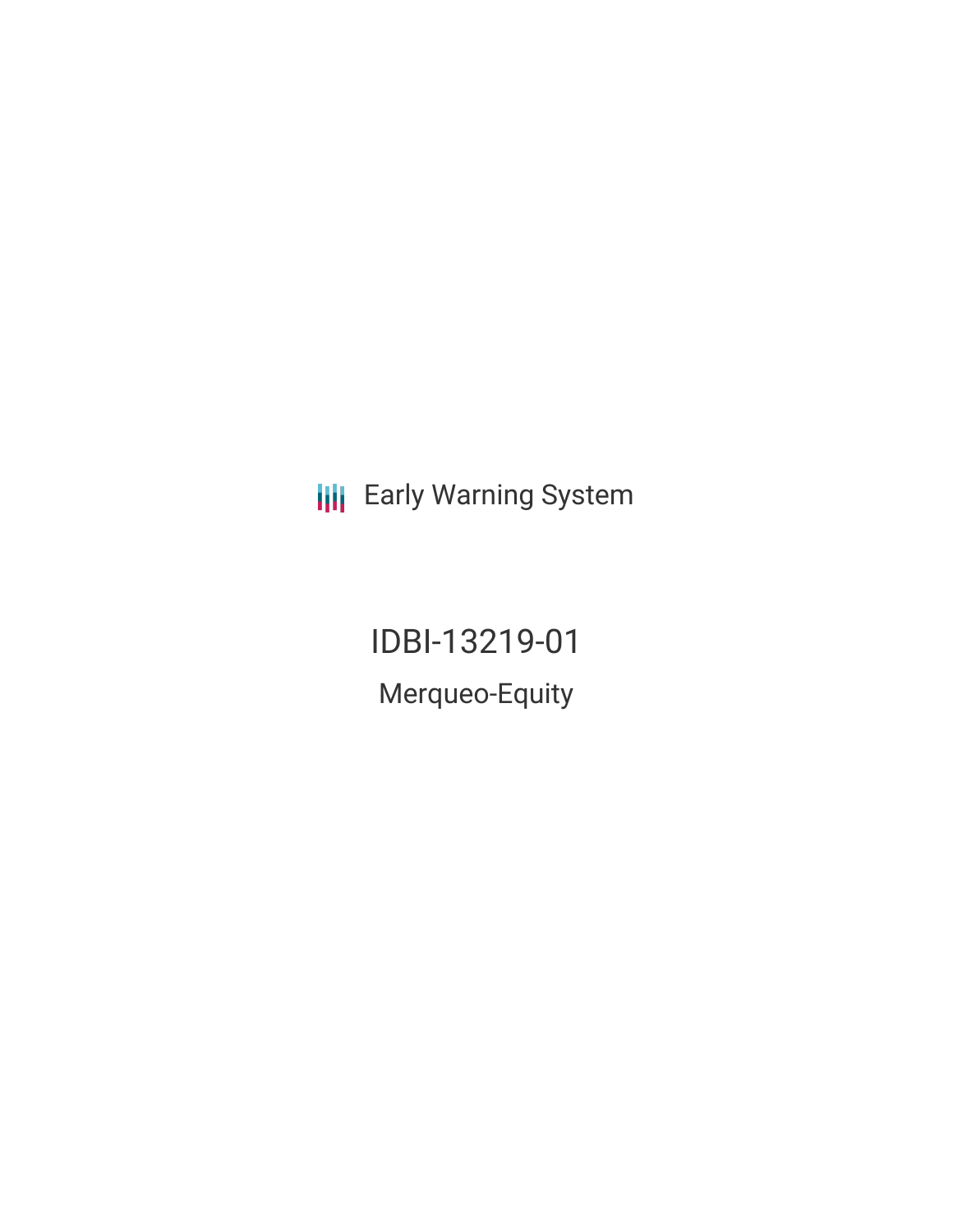

# **Quick Facts**

| <b>Countries</b>               | Colombia, Mexico   |
|--------------------------------|--------------------|
| <b>Financial Institutions</b>  | IDB Invest (IDBI)  |
| <b>Status</b>                  | Proposed           |
| <b>Bank Risk Rating</b>        | B                  |
| <b>Voting Date</b>             | 2021-03-31         |
| <b>Borrower</b>                | Merqueo SAS        |
| <b>Sectors</b>                 | Industry and Trade |
| <b>Investment Type(s)</b>      | Equity             |
| <b>Investment Amount (USD)</b> | \$10.00 million    |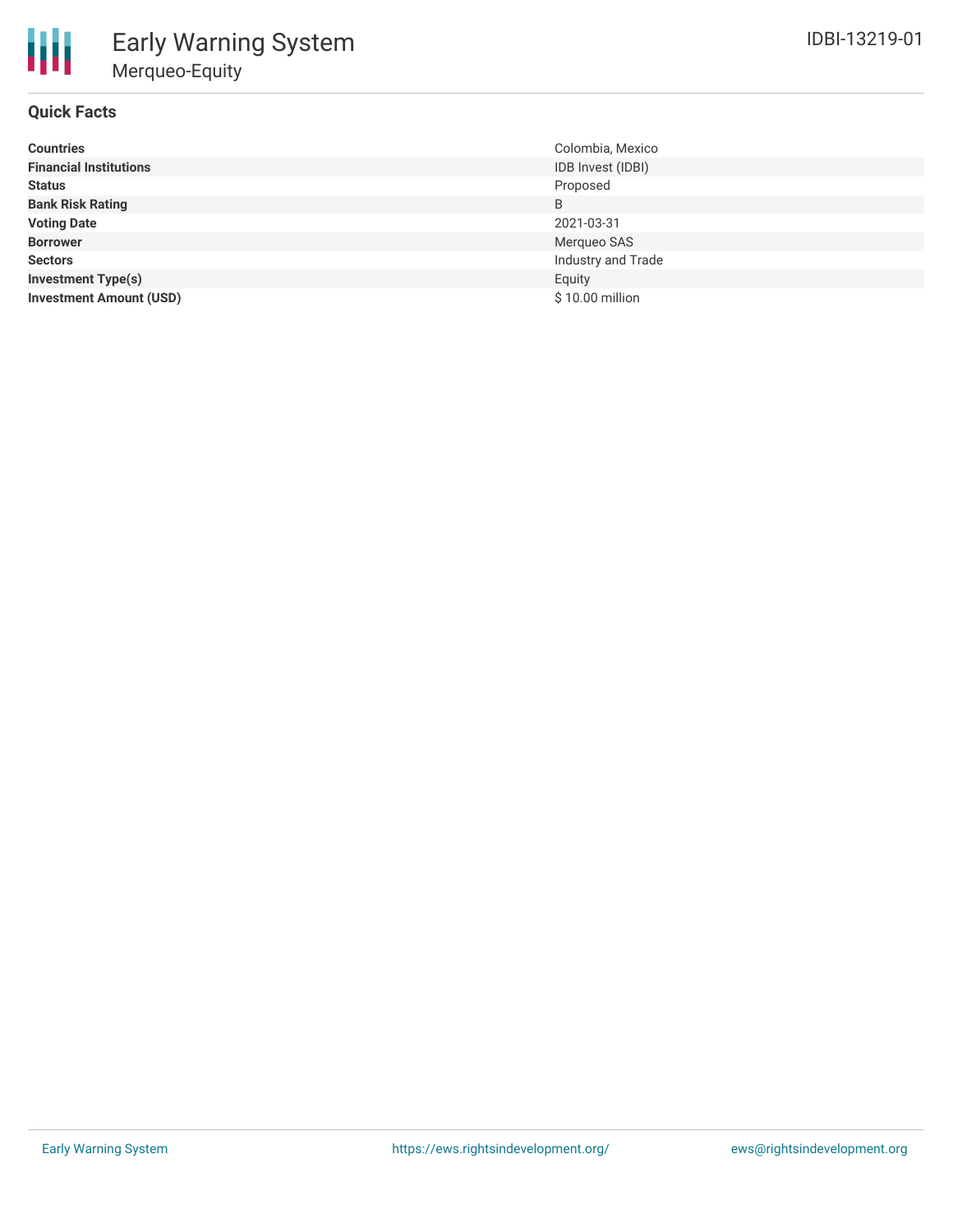

### **Project Description**

IDB Invest is considering an investment of up to US\$10 million in Merqueo S.A.S. (the "Company"). Launched in 2017, Merqueo is a grocery e-commerce platform ("e-grocery") offering grocery delivery services in Colombia and Mexico. The Company is a 100% digital player with no physical stores, and it is considered a pureplay as it controls the entire operation, including the technology platform, product sourcing, warehouse operations and final deliveries.

During the COVID-19 emergency crisis, online platforms such as Merqueo have become a key tool for the general population as e-grocery offers one of the safest alternative for everyday purchases. The capital round will allow Merqueo to support its growth plan as follows: (i) finance current operations to support expected growth through investments in technology, warehouses, marketing, and human resources, among others; (ii) consolidate and promote its regional expansion.

The objectives of investing in Merqueo are (i) increase the sale of product via e-grocery platforms, (ii) foster the growth of the retail supply chain, (iii) improve access to basic products and (iii) to promote the adoption of e-grocery in low income segments.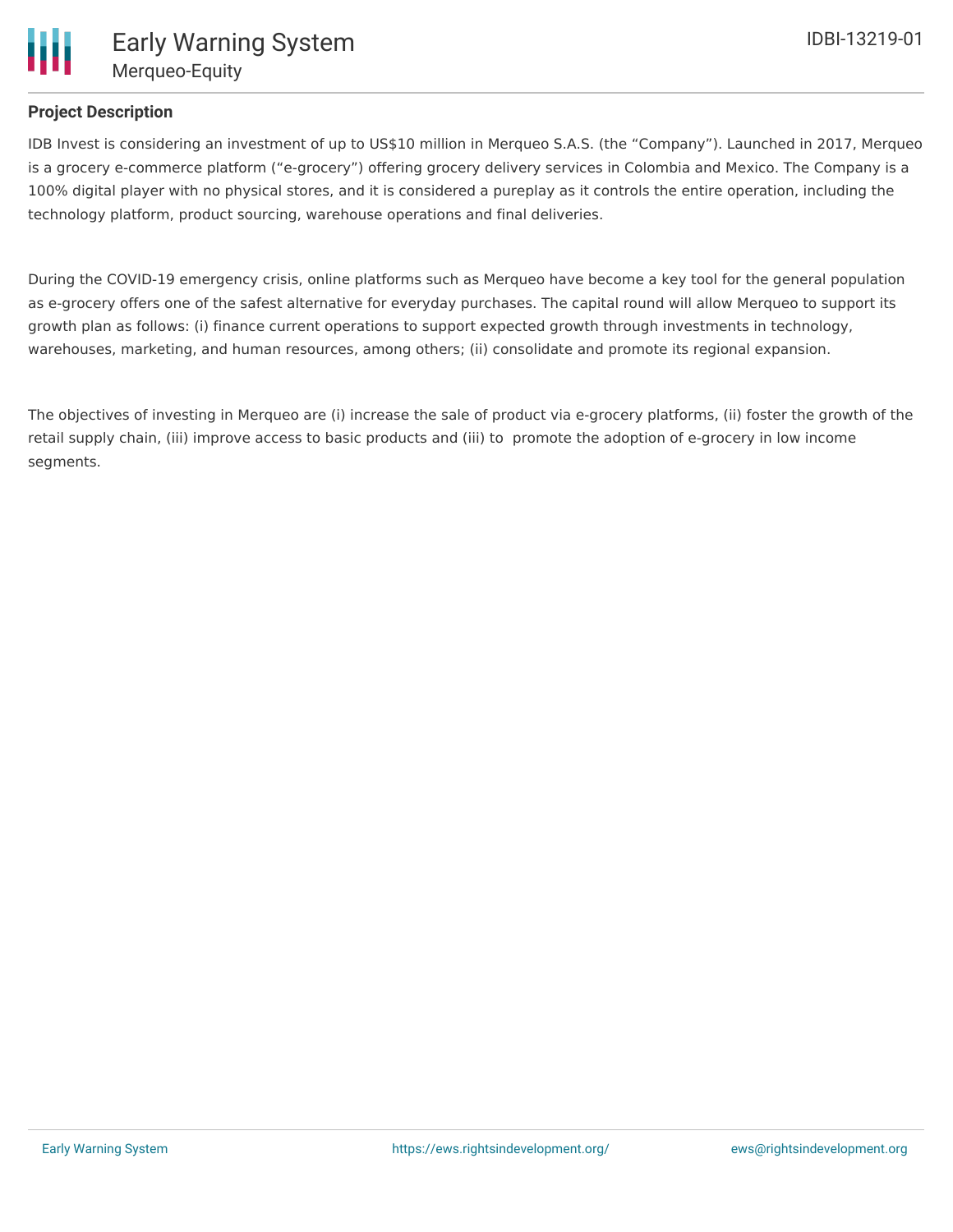## **Investment Description**

• IDB Invest (IDBI)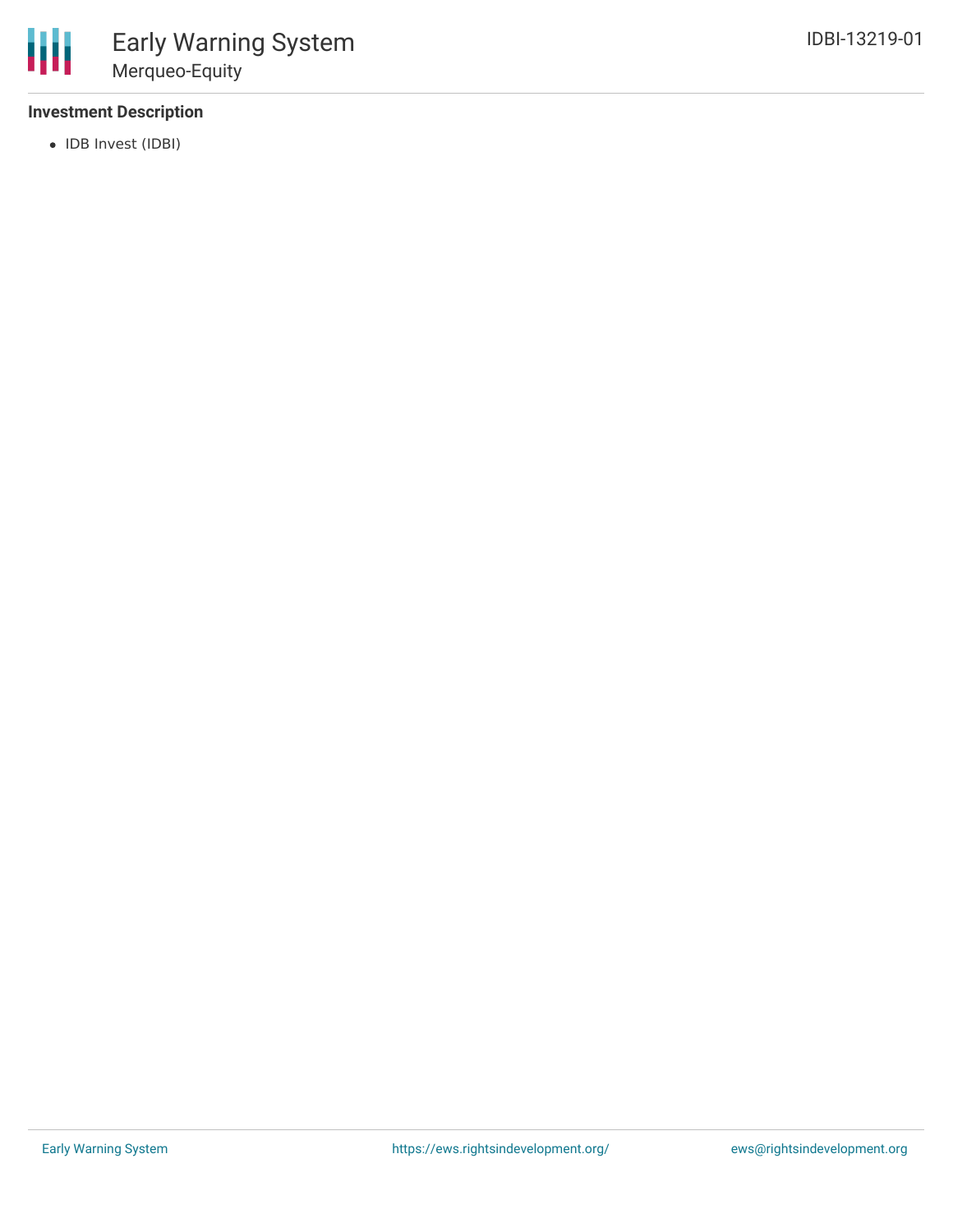

| <b>Private Actor 1</b> | <b>Private Actor</b><br>  Role | <b>Private Actor</b><br>1 Sector | <b>Relation</b>          | <b>Private Actor 2</b> | <b>Private Actor</b><br>2 Role | <b>Private Actor</b><br>2 Sector |
|------------------------|--------------------------------|----------------------------------|--------------------------|------------------------|--------------------------------|----------------------------------|
| $\sim$                 | -                              | $\sim$                           | $\overline{\phantom{a}}$ | Mergueo S.A.S          | Client                         | Industry and Trade               |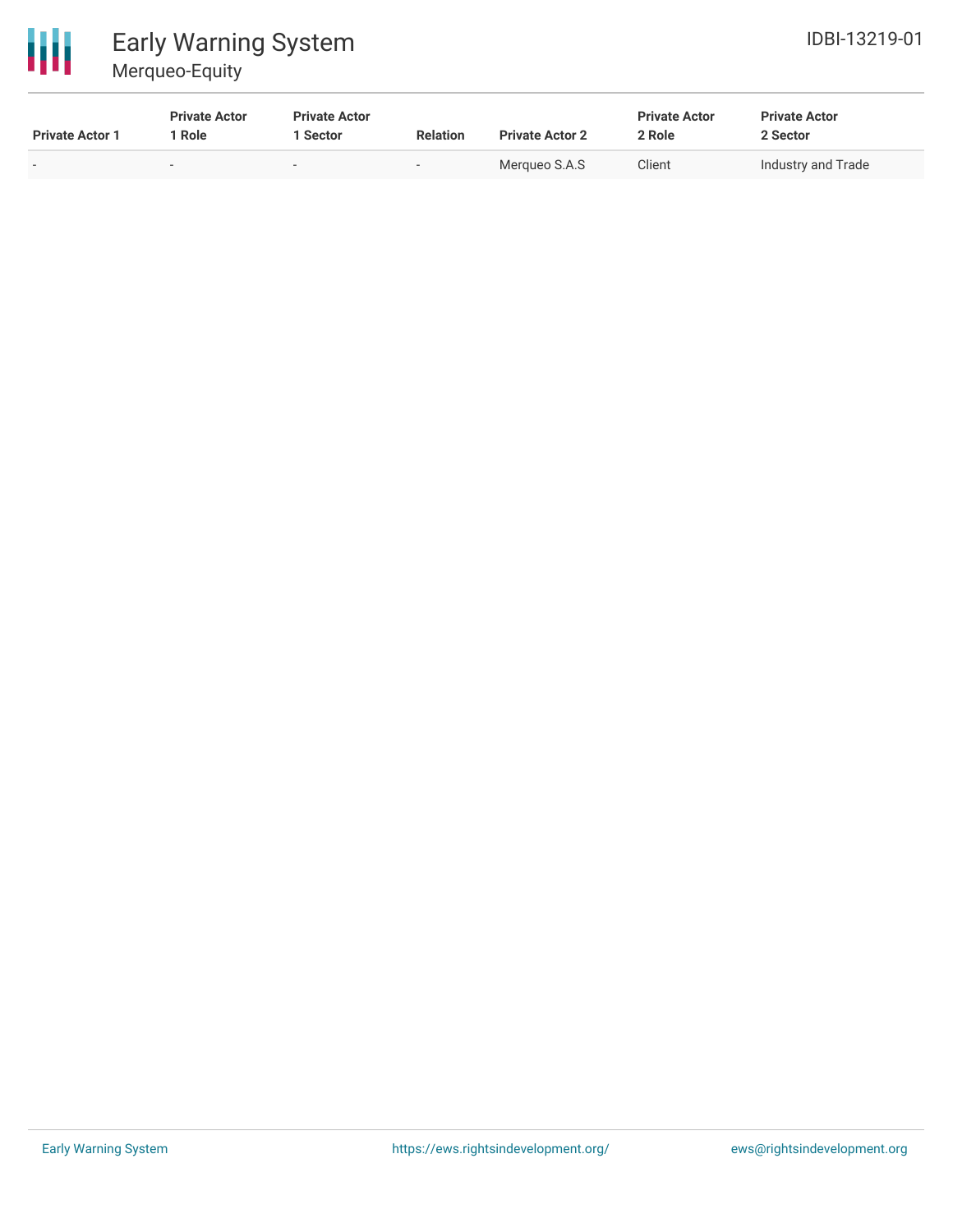### **Contact Information**

For questions about the Project please contact:

Name: Laura Oyuela

Títle: CFO

Telephone: +57-3153105644

E-mail: **oyuela@merqueo.com**

For questions and comments to IDB Invest, please contact:

Name: Grupo de Comunicación de BID Invest

#### E-mail: **requestinformation@idbinvest.org**

In addition, affected communities can access IDB Invest's Independent Consultation and Investigation Mechanism (ICIM) as follows:

Telephone: +1 (202) 623-3952

Fax Number: +1 (202) 312-4057

Address: 1300 New York Ave. NW Washington, DC. USA. 20577

E-mail: **mecanismo@iadb.org** o **MICI@iadb.org**